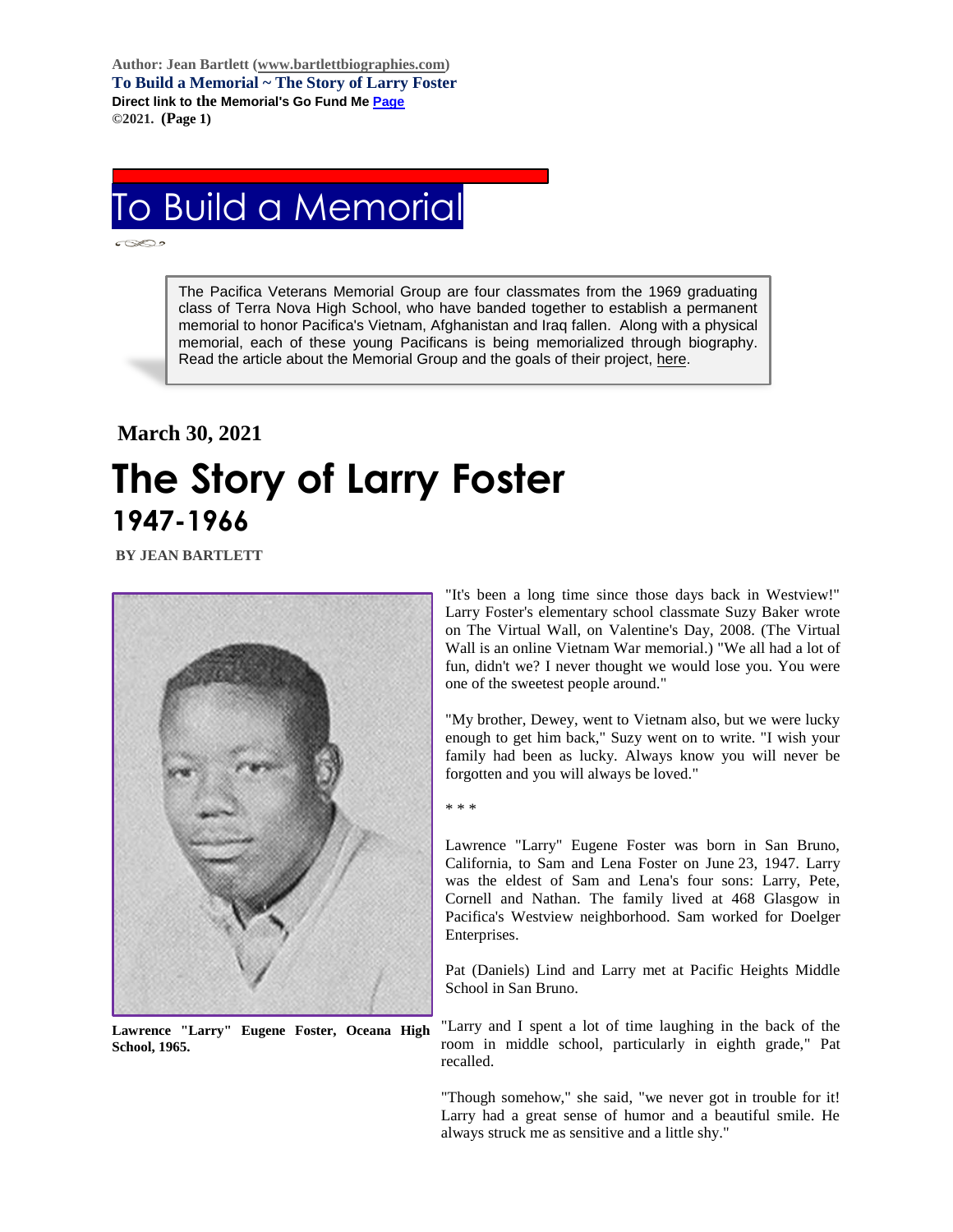**Author: Jean Bartlett [\(www.bartlettbiographies.com\)](http://www.bartlettbiographies.com/) To Build a Memorial ~ The Story of Larry Foster Direct link to the Memorial's Go Fund M[e Page](https://www.gofundme.com/f/uyf8r-25000?utm_source=customer&utm_medium=copy_link-tip&utm_campaign=p_cp+share-sheet) ©2021. (Page 2)**



**Larry, Pacific Heights Middle School, 8th grade, 1961.**

Like Larry, Pat also went to Oceana High School in Pacifica. The two remained friendly though they didn't have any classes together. Pat remembers one of their last conversations.

"When we were juniors, I heard that Larry was enlisting in the Marines," Pat said. "I saw him in the school office. I asked him to please consider staying in school until at least he graduated and then think about it. I tried talking him out of going but his mind was made up. I always felt so badly about it."

Larry joined the Marines right out of his junior year. In August he left Pacifica for his recruit training in San Diego. Home in December, he spent Christmas with his family. After the holidays, he stayed for a short while with his Aunt Beatrice in Los Angeles. "He was so fond of her," his mom would later tell the *Pacifica Tribune*.

His mom and dad, younger brothers, and his aunt were all there when Larry deployed from Camp Pendleton in January to serve his country in Vietnam. He was given a number of little gifts to take with him and his youngest brother, Nathan, who was all of 6, did not want to be left out of the gift giving. So Nathan reached into his pocket and gave his big brother all the money he had been saving  $-12$  cents. This is the last time Larry and his family truly shared a heartfelt laugh.

Larry had a brief stop in Hawaii and then he and his fellow Marines took off for Da Nang Air Base in Vietnam.



**Larry, second row, middle, track and field varsity team, Oceana High School, 1965.**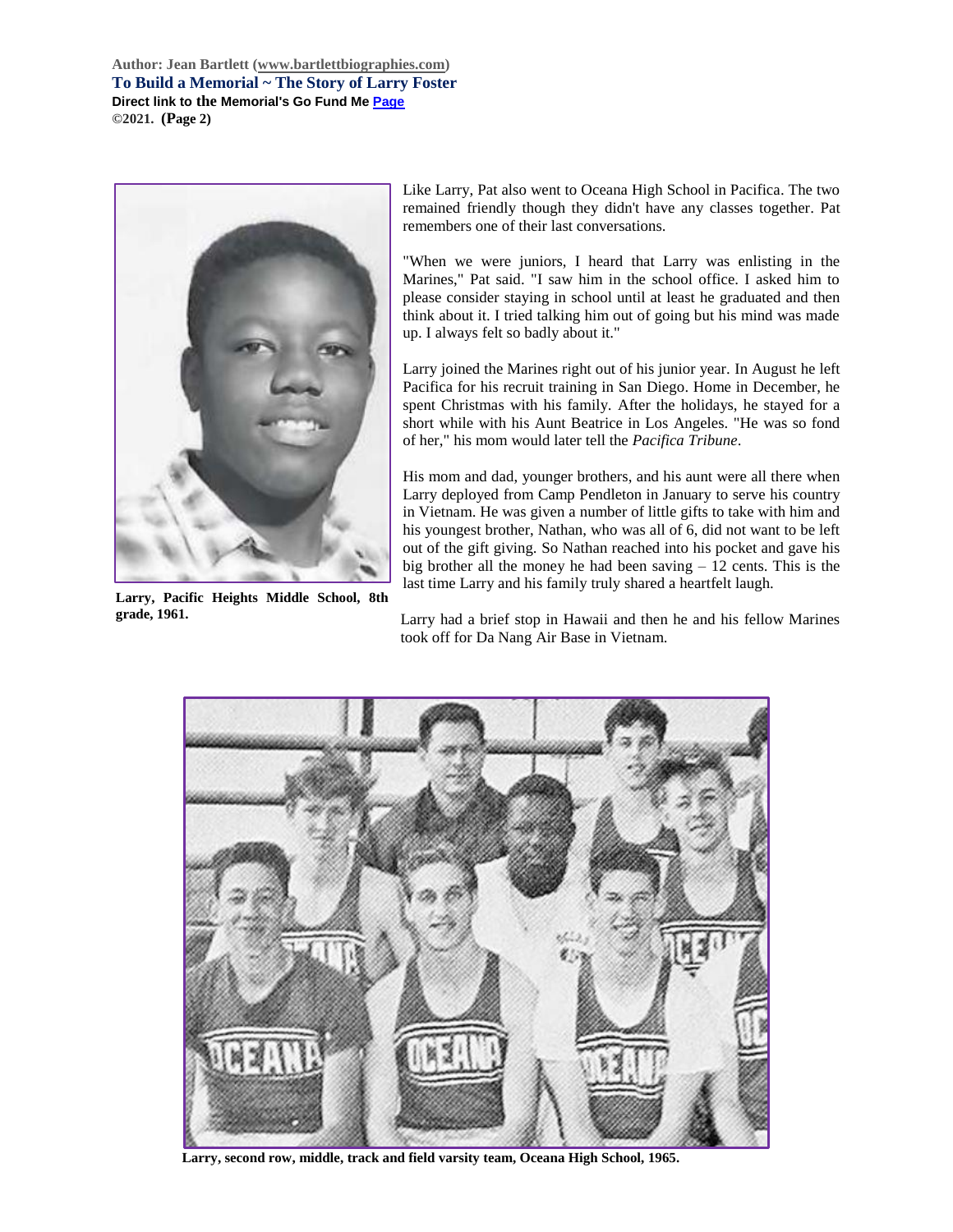**Author: Jean Bartlett [\(www.bartlettbiographies.com\)](http://www.bartlettbiographies.com/) To Build a Memorial ~ The Story of Larry Foster Direct link to the Memorial's Go Fund M[e Page](https://www.gofundme.com/f/uyf8r-25000?utm_source=customer&utm_medium=copy_link-tip&utm_campaign=p_cp+share-sheet) ©2021. (Page 3)**

United States Marine Corps 0311 Rifleman Private Lawrence Eugene Foster served with D Company, 1st Battalion, 9th Marines, 3rd Marine Division. He was in Vietnam long enough to receive and be thrilled with the three boxes of records his mom sent. He also wrote his mom that he couldn't believe someone he had never met before, "a girl in Wisconsin named Kay," had sent him a package. His mom was just getting ready to send her son another package when the telegram came. It was Saturday, May 21, 1966.

"Your son, Lawrence Foster, was injured in the vicinity of Da Nang. He received fragmentation wounds in the back, both legs and the right hand from an unknown explosive device while participating in an operation against hostile forces. He is receiving treatment at the station hospital in Da Nang. His condition is serious and his prognosis is guarded. You will be kept informed."

On Sunday, May 22, there was a knock on the Foster's front door. It was Sergeant Major Shoemaker from the Marine Corps Reserve Training Center. He quietly asked for permission to enter and suggested the family be seated. They learned that Larry had been flown from the station hospital in Da Nang, to Clark Air Base on Luzon Island in the Philippines for more intensive care. But his injuries were too great. He died earlier that Sunday. The stunned family sat frozen in grief.

Larry's father didn't eat for several days. He went to work because he needed to do something. Larry's brother Pete cried all day when he heard the news. When *Pacifica Tribune* reporter Berenice Palmer stopped by the family's home on Monday, May 23, the whole family sat with her, but only Larry's mom and his brother Pete spoke.

"Larry liked jet mechanics," Pete told Berenice. "He might have gone into that or electronics."

Mrs. Foster told the reporter that her son had "passed the test and was looking forward to the training he would receive as soon as his duty in Vietnam with the 1st Platoon was finished."

Larry's Aunt Beatrice Wheeler was there as well. She made her way to Pacifica as soon as she heard the news about her beloved nephew.

"Mrs. Wheeler and Larry's mother kept shaking their heads in stunned horror," Berenice wrote in her *Tribune* article which ran on the front page of the Wednesday weekly: "Westview, Oceana Boy Dies of Battle Wounds."

"They were so proud of Larry," Berenice wrote, "and the kind of boy he was. But there was mostly the stunned reality of a death they could not comprehend."

\* \* \*

On October 10, 2007, Marine Gary Lisle wrote about Larry on the Marines "Together We Served" (TWS) website. The purpose of the TWS online community is to "connect and honor every American who has worn the uniform of the United States military."

*"Only a short time together, as friends and fellow Marines, but brothers forever,"* Gary wrote. *"Lawrence came to the first platoon, D Company, of the lst Battalion, 9th Marines, in 1966."*

*"He was on patrol from Hill 55,"* Gary continued, *"just shortly after we left perimeter duty at Da Nang Airbase, when he was killed. It seems like he was with us for a short time, but is always with us in our thoughts and prayers. To his family and friends, our condolences."*

Every Pacifica kid who died serving their country left their community in grief. Larry was the first to fall. Even today, individuals who were at either Oceana or Terra Nova High School during the Vietnam War years know Larry's name, even if they did not know him personally. The Marine with the "beautiful smile," the first Pacifica kid to die in Vietnam, was just 32 days shy of his 19th birthday.